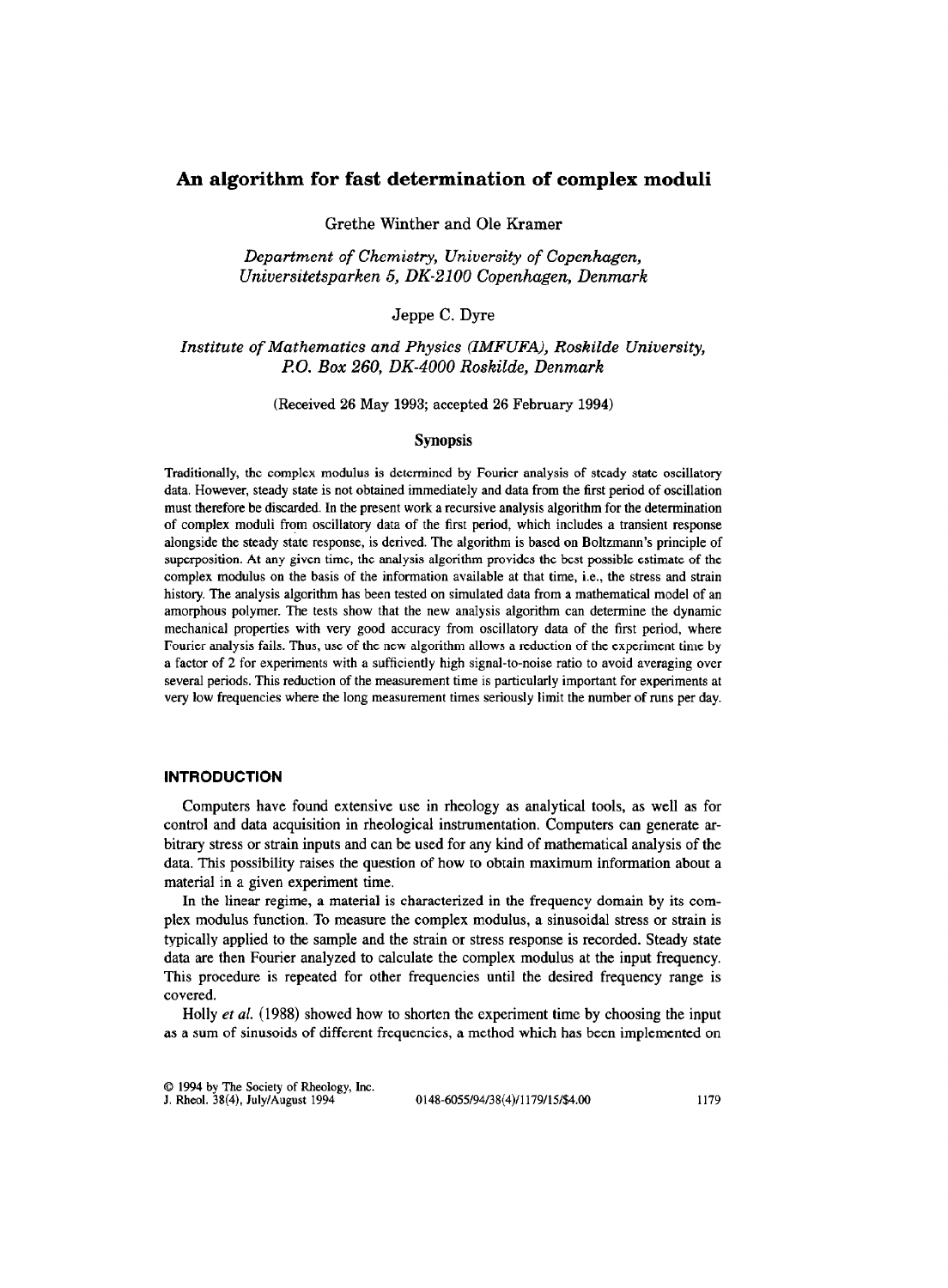commercial instruments by, e.g., Rheometrics and Bohlin. However, one still has to wait for steady state before analysis by Fourier decomposition gives the correct complex modulus.

Fourier decomposition is a general method for data analysis in the frequency domain. The method is based on the knowledge that, in the linear regime, a sinusoidal input results in a sinusoidal response at steady state. For viscoelastic materials, however, steady state is not obtained immediately. A transient response is present alongside the steady state response and Fourier analysis does not give the correct complex modulus until this transient response has died off.

It has been shown [Winther (1993)] that the error introduced by performing Fourier analysis on data from the first period of a single frequency can be as large as 16%. Discarding all data taken during the first period and only analyzing data from the second period gives the correct modulus within 1%. When more frequencies are applied simultaneously, the errors increase because the analyzed data include transient responses from all applied frequencies.

An algorithm for determination of the complex modulus of linear viscoelastic materials from data taken before steady state [Winther *et al.* (1993)] is derived and tested in detail in the present paper. The analysis algorithm is based on Boltzmann's principle of superposition. A least-squares fit to a discrete "relaxation time spectrum" is obtained and the complex modulus may then be calculated from the obtained weights. The term relaxation time spectrum is written in quotation marks because it merely is used as a parametrization. Negative weights are allowed since the aim only is to determine the complex modulus. The algorithm employs recursive linear equations and utilizes well-known principles from time-series analysis, dating back to Gauss [Young (1984)].

The algorithm is especially useful for experiments at low frequencies where the absolute measurement time, and therefore also the time saved, is long. If the principle of time-temperature superposition does not apply to the sample, as for example in the case of biological systems such as gelatin and fibrin networks, it may be desirable to make measurements at frequencies of less than  $10^{-4}$  rad s<sup>-1</sup>, corresponding to periods of the order of a day. For such experiments it is particularly unfortunate that data collected during the first period must be discarded, because steady state has to be obtained before Fourier analysis gives the correct result.

Many data points can usually be taken during the first period so it is unnecessary to average over several periods to suppress the influence of noise. Inertial effects are furthermore negligible at low frequencies so that perfect sinusoidal strains can be realized.

Experimental data covering all the characteristic regions of viscoelastic behavior are not easily obtained, partly because 10–12 decades of dynamic mechanical moduli must be covered, and partly because we are particularly interested in the initial part of the data which usually are discarded by computerized rheometers. However, a full survey of the capabilities and limitations of the algorithm can be performed by computer simulations of "experiments" on a mathematical model which exhibits all the characteristics of a polymer, i.e., glassy, glass transition, plateau, terminal and liquid regions, and in a fraction of the time required for actual experiments.

This paper presents the results of analyzing the simulated stress response from such a mathematical model both by Fourier decomposition and by the new analysis algorithm in order to compare their abilities to obtain the correct complex modulus function. The simulations demonstrate that the complex modulus can be determined from data of the first period which include a significant transient response. Thus, a reduction of the experiment time by a factor of 2 is accomplished with the new algorithm, since the tradi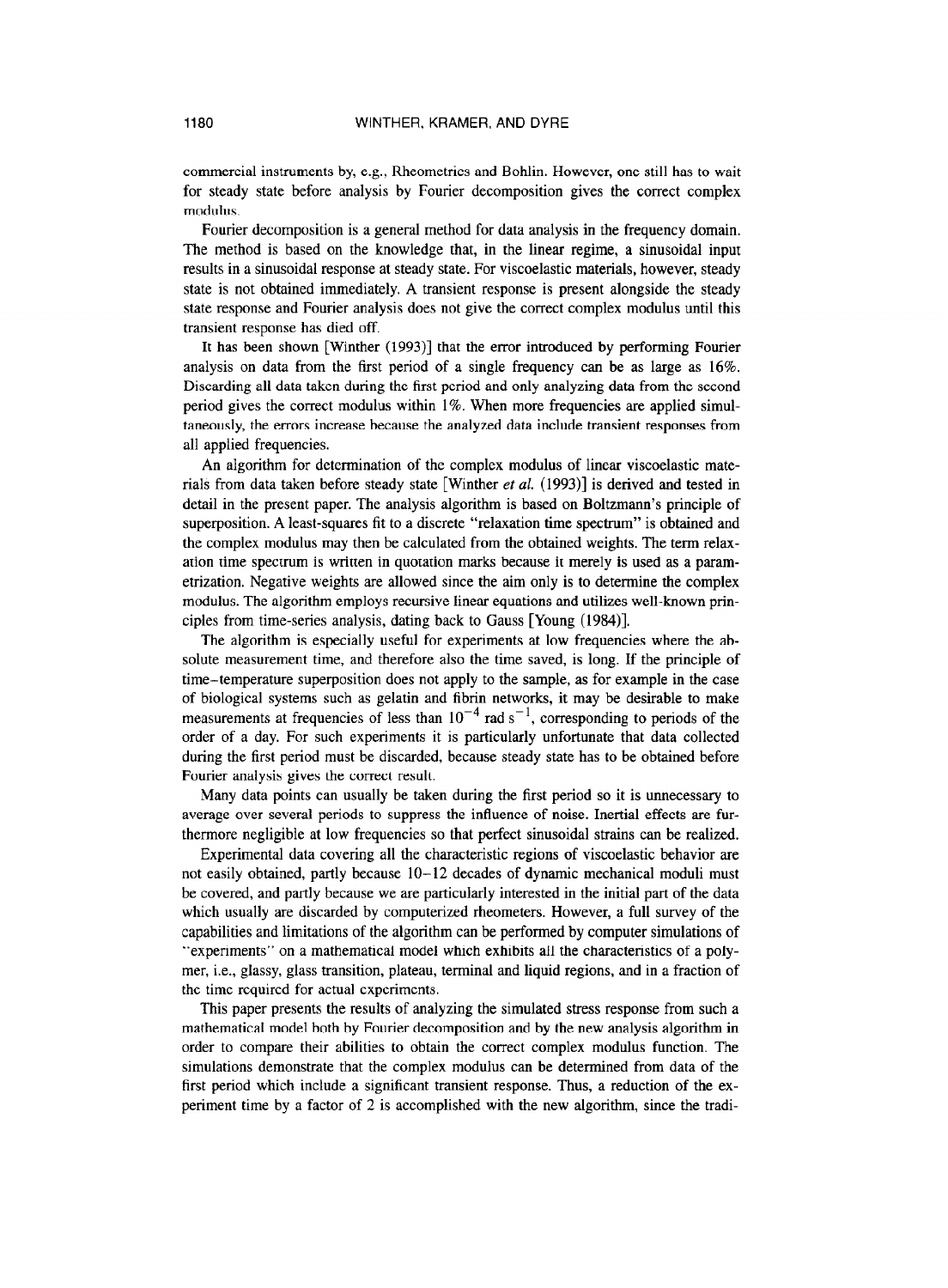tional Fourier analysis uses data from the second period, discarding the transient data from the first period.

Application of the algorithm to more limited experimental data from two different rheometers is planned.

## THE NEW ANALYSIS ALGORITHM

This section addresses the problem of obtaining the best possible estimate of the complex modulus function from arbitrary data, i.e., data that do not necessarily come from an experiment where the input is periodic. In this paper the input is taken to be the strain but analogous equations may be derived for stress inputs. If  $\gamma$  denotes the shear applied to a viscoelastic liquid and  $\sigma$  the shear stress, Boltzmann's principle of superposition gives the general linear relationship between them as described, e.g., by Bird et al. (1987):

$$
\sigma(t) = -\int_0^\infty G(t') \frac{d\gamma(t-t')}{dt'} dt'.
$$
 (1)

Here,  $G(t')$  is the relaxation modulus, i.e., the stress at time  $t'$  after a unit step strain is applied. The relaxation modulus is expressed as a function of exponential decays [see, e.g. Ferry (1980)]:

$$
G(t') = \int_{-\infty}^{\infty} H(\tau) e^{-t'/\tau} d\ln \tau,
$$
 (2)

where  $\tau$  is the relaxation time and  $H(\tau)$  is the relaxation time spectrum.

It has been shown that just a few relaxation times per decade are sufficient to describe the relaxation time spectrum [Baumgaertel and Winter (1992)] and Eq. (2) can be rewritten as

$$
G(t') = \sum_{j=1}^{n} G_j e^{-t'/\tau_j}.
$$
 (3)

The G<sub>i</sub>'s of Eq. (3) correspond to a discretization of the function  $H(\tau)$  appearing in Eq. (2). The relaxation times are usually chosen to be uniformly distributed on a logarithmic scale. The new analysis algorithm is based on Eqs.  $(1)-(3)$  and determines a number of coefficients which for convenience also are called  $G_i$  although they do not constitute a true relaxation time spectrum. The reasons for this will become clear later.

In many experiments data acquisition is performed by a digital computer, and stress and strain are both known only at discrete times with a spacing  $\Delta t$ . Discretizing the integral in Eq. (1) gives

$$
\sigma(k\Delta t) = G(\frac{1}{2}\Delta t)\{\gamma(k\Delta t) - \gamma[(k-1)\Delta t]\} + G(\frac{3}{2}\Delta t)\{\gamma[(k-1)\Delta t] - \gamma[(k-2)\Delta t]\} + \dots
$$
  
= 
$$
G\left(\frac{1}{2}\Delta t\right)\gamma(k\Delta t) - \sum_{m=1}^{\infty} \left\{G\left[\left(m - \frac{1}{2}\right)\Delta t\right] - G\left[\left(m + \frac{1}{2}\right)\Delta t\right]\right\}\gamma[(k-m)\Delta t]. \tag{4}
$$

Substituting Eq. (3) into Eq. (4) yields the predicted stress for given coefficients,  $G_i$ . Below,  $\sigma_{\text{pr}}$  denotes the predicted stress to distinguish it from the actually measured stress,  $\sigma$ . Equation (4) is then rewritten as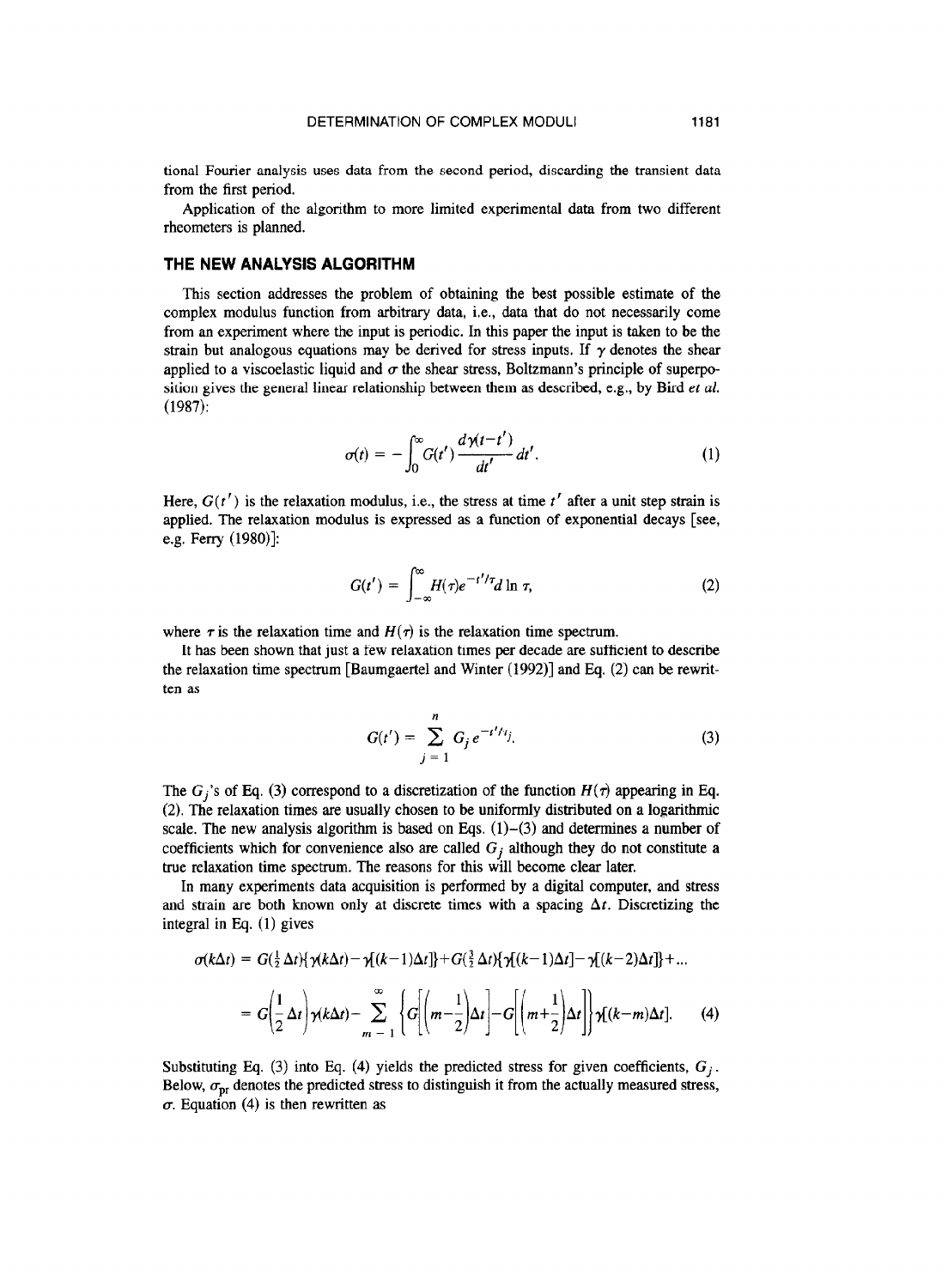where

$$
f(j,k) = e^{-\Delta t/(2\tau_j)} \gamma(k\Delta t) - \left[e^{\Delta t/(2\tau_j)} - e^{-\Delta t/(2\tau_j)}\right] \sum_{m=1}^{\infty} e^{-m\Delta t/\tau_j} \gamma[(k-m)\Delta t]
$$

$$
= e^{-\Delta t/(2\tau_j)} \gamma(k\Delta t) - 2 \sinh\left(\frac{\Delta t}{2\tau_j}\right) \sum_{m=1}^{\infty} e^{-m\Delta t/\tau_j} \gamma[(k-m)\Delta t]. \tag{6}
$$

Some loss of information occurs when the continuous function is discretized. Relaxation times that are much smaller than the sampling interval,  $\Delta t$ , cannot be properly incorporated into the discrete model because their contribution to the total relaxation of the material occurs between two data points. The inability to handle small relaxation times can be seen mathematically in Eq. (6) where the factor  $f(j,k)$ , which describes the stress contribution from the relaxation time,  $\tau_i$ , quickly vanishes as  $\Delta t/\tau_i \rightarrow \infty$ .

We now turn to the problem of estimating the coefficients,  $G_j$ , from given experimental data, the relaxation times,  $\tau_i$ , being fixed in this study. The  $\vec{G}_i$ 's are determined so that the predicted stress matches the measured stress as closely as possible. To make maximum use of the data, the entire measured stress history up to a given time should be approximated as well as possible by the predicted stress. The simplest approach to this problem is to optimize in the least-squares sense since this leads to linear equations for the coefficients [Young 1984]. Adopting this strategy, the  $G_i$ 's at any time  $t = k\Delta t$  are to be determined from

$$
\frac{\partial}{\partial G_i} \sum_{p=0}^{k} \left[ \sigma_{\text{pr}}(p\Delta t) - \sigma(p\Delta t) \right]^2 = 0, \tag{7}
$$

or

$$
\sum_{p=0}^{k} \left[ \sigma_{\text{pr}}(p\Delta t) - \sigma(p\Delta t) \right] 2 f(i,p) = 0. \tag{8}
$$

It is assumed that the errors can be considered constant as is the case for white noise. Introducing the quantities

$$
A_{ij}(k) = \sum_{p=0}^{k} f(i,p)f(j,p),
$$
  

$$
b_{i}(k) = \sum_{p=0}^{k} f(i,p)\sigma(p\Delta t),
$$
 (9)

and remembering Eq. (5), Eq. (8) becomes

$$
\sum_{j=1}^{n} A_{ij}(k)G_j = b_i(k).
$$
 (10)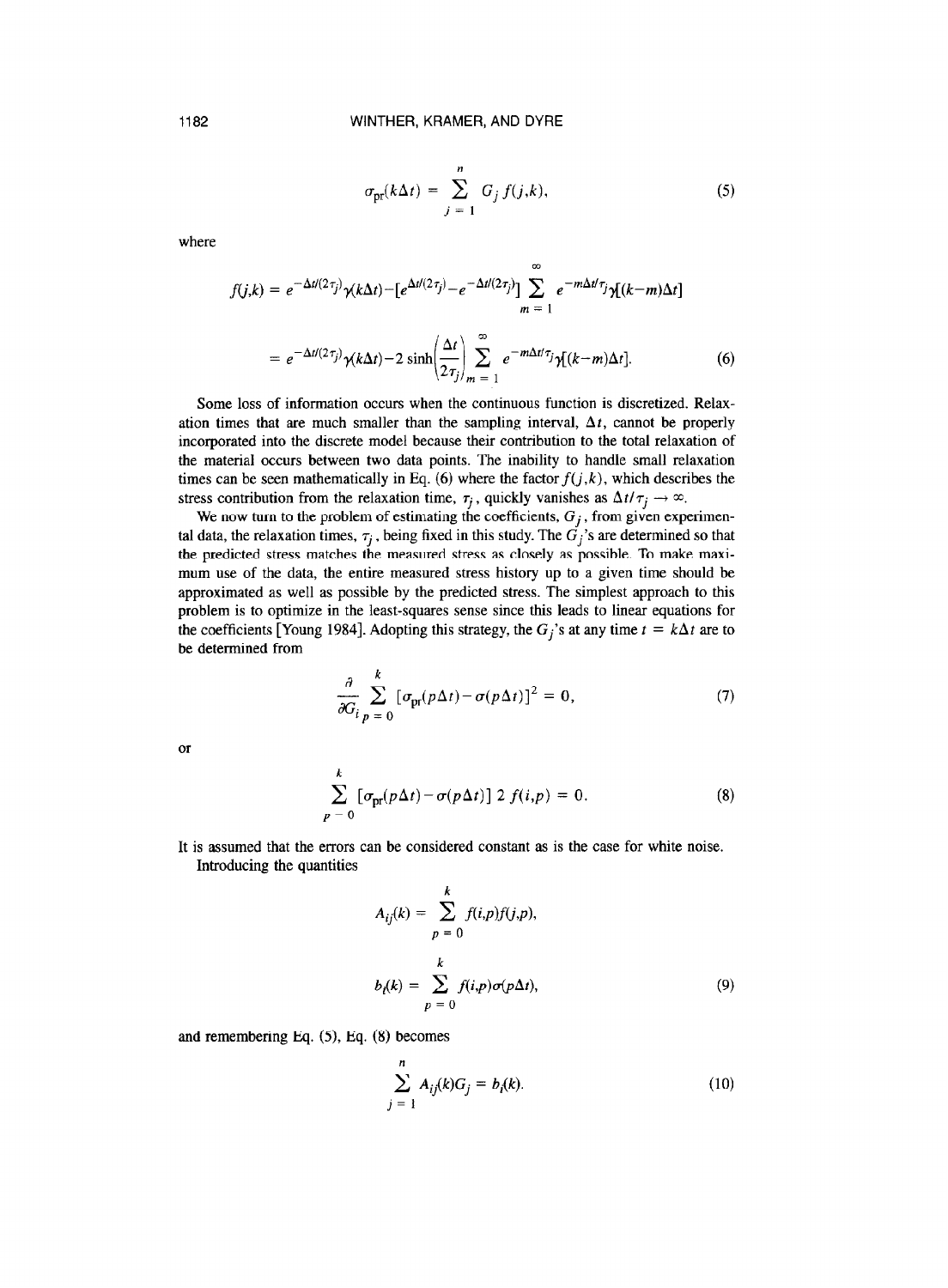Thus, at any given time,  $t = k\Delta t$ , the optimum  $G_i$ 's are determined as the solution of a linear system of equations with a symmetric coefficient matrix. This system of linear equations is ill-posed [Friedrich and Hoffmann (1983); Honerkamp (1989)], i.e., the solution is very sensitive to small fluctuations of the data. However, the determined  $G_i$ 's, some of which may be negative, fit the data, and as demonstrated below give accurate complex moduli even though they do not represent the true relaxation time spectrum. (The relaxation time spectrum may subsequently by derived from the determined complex modulus by one of the recently published methods [Baumgaertel and Winter (1989); Carrot et al. (1992); Elster et al. (1991); Elster and Honerkamp (1991); Emri and Tschoegl (1993); Honerkamp (1989); Honerkamp and Weese (1993)].)

The system of equations is well suited to a recursive treatment, since the equations at time  $t = (k+1)\Delta t$  can be found from the equations one time step earlier:

$$
A_{ij}(k+1) = A_{ij}(k) + f(i,k+1)f(j,k+1)
$$
  
\n
$$
b_i(k+1) = b_i(k) + f(i,k+1)\sigma[(k+1)\Delta t].
$$
\n(11)

What makes the recursive approach useful is the fact that the functions  $f(j,k)$  from Eq. (6) can also be evaluated recursively:

$$
f(j,k+1) = e^{-\Delta t/\tau_j} f(j,k) + e^{-\Delta t/(2\tau_j)} \{ \gamma[(k+1)\Delta t] - \gamma(k\Delta t) \}.
$$
 (12)

The recursive formulation means that it is not necessary to store all strain and stress data during the experiment to perform a least-squares fit to a fixed set of relaxation times. The matrix  $A_{ij}(k)$  and the right-hand side  $b_i(k)$  of Eq. (10) carry all information needed for determination of the optimum  $G_j$ 's at any given time---even for an experiment of long duration.

#### Complex modulus

Application of a sinusoidal strain gives a sinusoidal stress in the steady state. In the case of continuous strain and stress data, the complex modulus is found by substituting Eq. (3) and a sinusoidal strain into Eq. (1) for  $t \to \infty$  which gives the simple and wellknown formula

$$
G^*(\omega) = \sum_{j=1}^n G_j \frac{i\omega \tau_j}{1 + i\omega \tau_j}.
$$
 (13)

The new algorithm is applied to discrete stress and strain data, and the complex modulus is found by substitution of a sinusoidal strain into Eq. (5). The result is

$$
G^*(\omega) = \sum_{j=1}^n G_j e^{-\Delta t/(2\tau_j)} \frac{1 - e^{-i\omega\Delta t}}{1 - e^{-\Delta t/\tau_j} e^{-i\omega\Delta t}},
$$
(14)

which is derived in Appendix A. In the limit  $\Delta t \rightarrow 0$ , Eq. (14) reduces to the continuous case in Eq. (13).

Again some information is lost by discretization. The problem of aliaaing frequencies arises so that components of frequencies that differ by the sampling frequency cannot be distinguished. The discrete expression for  $G^*(\omega)$  is thus periodic with a period of  $2\pi/\Delta t$ .

### COMPUTER SIMULATIONS

The new analysis algorithm can handle any strain history-periodic or aperiodic-but a sum of a fundamental sine wave and seven harmonics is chosen in the present paper,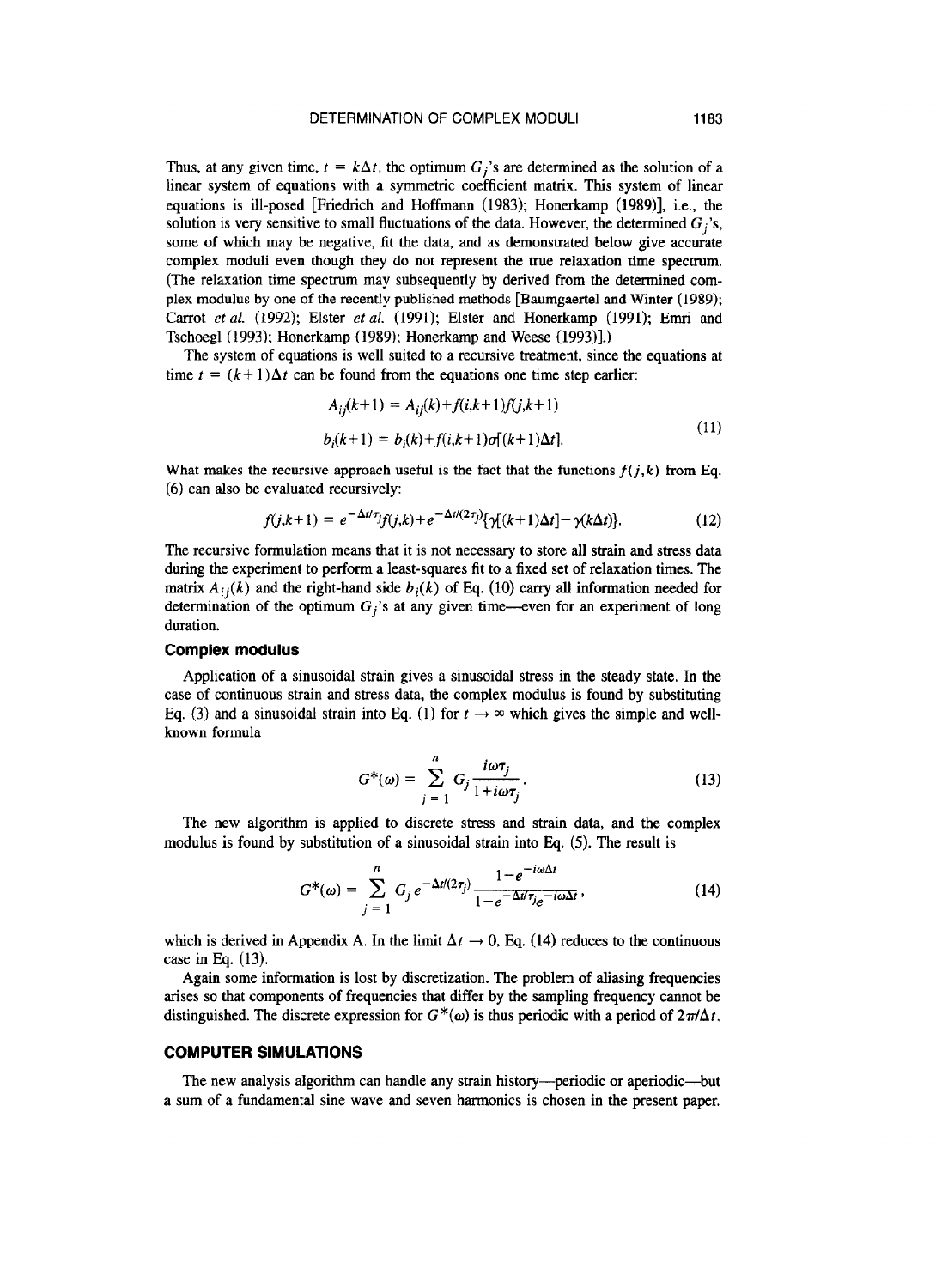

FIG. 1. Storage modulus,  $G'(-)$ , and loss modulus,  $G''(-)$ , of the polymer model given by Eq. (18) which is derived from the relaxation time spectrum given by Eq. (15).

The sum of the eight strain frequencies is applied to a mathematical polymer model described below and the resulting stress response is analyzed. The spacing between the frequencies on a logarithmic scale is log 2 and each simulated experiment thus covers a factor of 128 in frequency, i.e., a little more than two decades. After each simulated experiment, the  $G_j$ 's are calculated from Eq. (10) and used to calculate the complex modulus from the discrete expression in Eq. (14).

### The mathematical polymer model

The mathematical model used in this study is an approximation of an amorphous polymer. Its relaxation time spectrum is a box and wedge distribution in a double logarithmic plot [Aklonis and MacKnight (1983)] and given by

$$
H(\tau) = \frac{A}{\tau}; \quad \tau_1 < \tau < \tau_2
$$
\n
$$
H(\tau) = B; \quad \tau_2 < \tau < \tau_3. \tag{15}
$$

The storage and loss moduli of the polymer model are shown in Fig. 1 with  $\tau_1 = 10^{-4}$  s,  $\tau_2 = 1$  s,  $\tau_3 = 3 \times 10^5$  s,  $A = 10^5$  Pas, and  $B = 10^5$  Pa. These values are used in all simulations. Eight different sections are indicated in Fig. 1, covering all the possible mechanical properties of an amorphous polymer. The width of each section is chosen so that application of the eight frequencies, covering a factor of 128, gives an overlap of one frequency between the different sections.

Please note that the slope of the wedge is considerably larger than the slope usually found for actual polymers [Ferry (1980)]. This means that short relaxation times contribute considerably to the complex modulus. As discussed later in the paper, such contributions may be problematic for the new algorithm and use of this polymer model is tberefore a very critical test of the algorithm.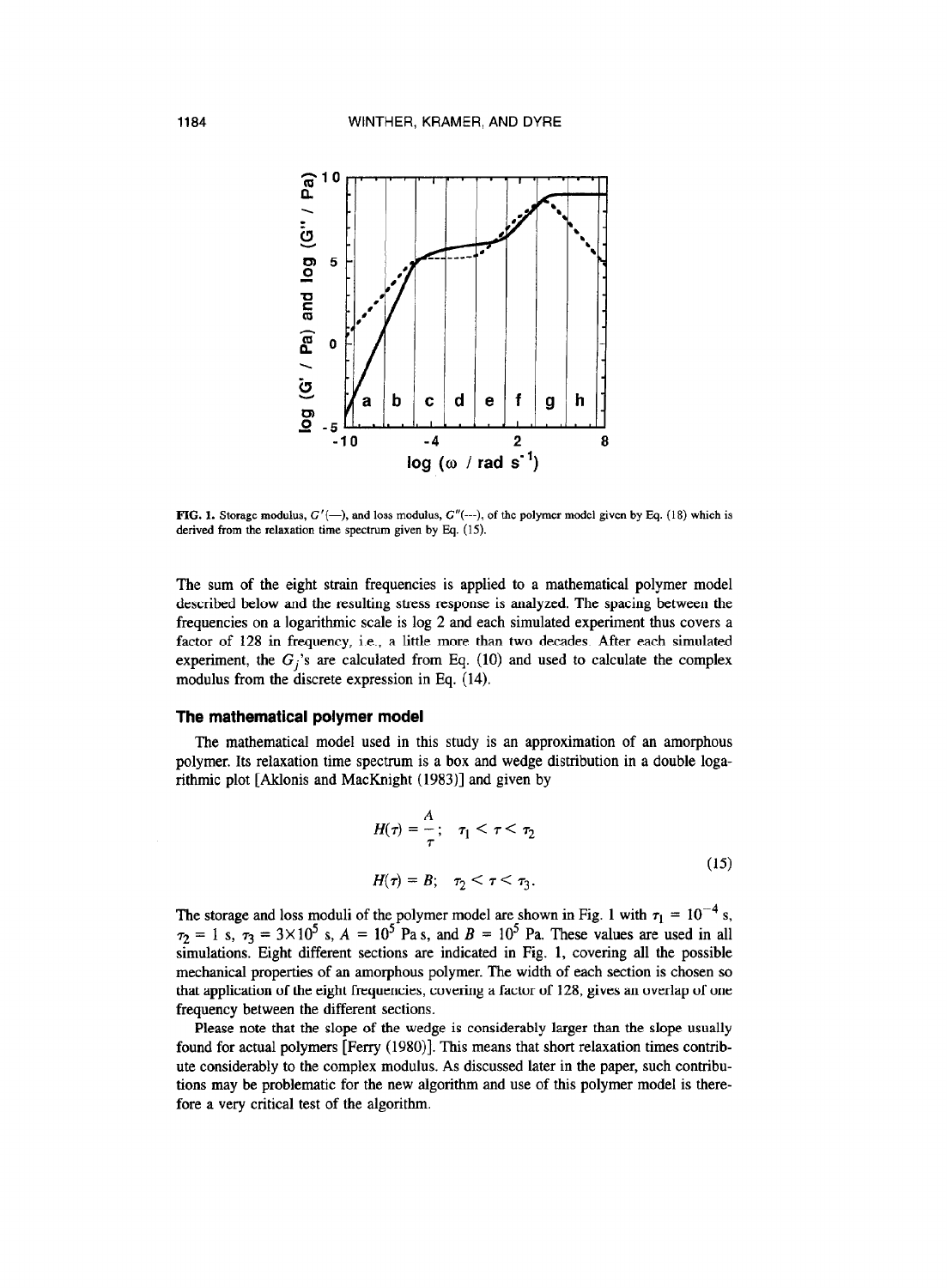In the computer simulations the strain input is applied to the system at equilibrium at  $t = 0$  and the exact stress response of the polymer model is calculated from Eqs. (1) and (2). For a single sinusoid of amplitude  $\gamma_0$  started at  $t = 0$  the result is

$$
\sigma(t) = \sigma_{ss}(t) + \sigma_{tr}(t), \qquad (16)
$$

where  $\sigma_{ss}(t)$  is the steady state response and  $\sigma_{tr}(t)$  is the transient response.

The steady state stress response  $\sigma_{ss}(t)$  is given by

$$
\sigma_{ss}(t) = \gamma_0 G'(\omega) \sin(\omega t) + \gamma_0 G''(\omega) \cos(\omega t), \qquad (17)
$$

where  $G'(\omega)$  and  $G''(\omega)$  are derived for this particular case in Appendix B and given by

$$
G'(\omega) = A\omega[\arctan(\omega\tau_2) - \arctan(\omega\tau_1)] + \frac{B}{2}\ln\left(\frac{1+(\omega\tau_3)^2}{1+(\omega\tau_2)^2}\right),
$$
  

$$
G''(\omega) = A\omega\ln\left(\frac{\tau_2}{\tau_1}\right) - \frac{A\omega}{2}\ln\left(\frac{1+(\omega\tau_2)^2}{1+(\omega\tau_1)^2}\right) + B[\arctan(\omega\tau_3) - \arctan(\omega\tau_2)].
$$
 (18)

where, A, B,  $\tau_1$ ,  $\tau_2$ , and  $\tau_3$  are defined in Eq. (15).

The transient stress response  $\sigma_{tr}(t)$  is also derived in Appendix B and given by

$$
\sigma_{tr}(t) = \gamma_0 \{ A \omega [R_1(t) - R_2(t)] + B[I_3(t) - I_2(t)] \} \cos(\omega t)
$$
  
+ 
$$
\gamma_0 \{ -A \omega [I_1(t) - I_2(t)] + B[R_3(t) - R_2(t)] \} \sin(\omega t),
$$
 (19)

where

$$
R_m(t) + iI_m(t) = E_1\left(\frac{t}{\tau_m} + i\omega t\right) \quad (m = 1, 2, 3). \tag{20}
$$

Here  $E_1$  denotes the exponential integral as defined by Abramowitz and Stegun (1966) (see Appendix B). Both  $R_i(t)$  and  $I_i(t)$  go to zero as  $t \to \infty$ , implying that the transient stress response dies off. The numerical implementation is given in Appendix C.

The total stress response from an input containing eight frequencies is the sum of the responses originating from each frequency.

At any time, the  $G_i$ 's may be calculated by solving the linear equations given as Eq. (10). It is of course not necessary to solve the equations for each updating. The equations are solved by the Doolittle method described by Ralston and Rabinowitz (1986).

### RESULTS AND DISCUSSION

A series of simulations were performed in order to establish the parameters which give the most accurate determination of the complex modulus function. The relationship between the applied frequencies, the relaxation times included in the fit and the sampling interval were varied. In the following we summarize the results of this optimization, and we then compare the complex moduli obtained with the new algorithm to those obtained with Fourier analysis.

## Optimization of the algorithm

Not surprisingly, it was found that the relaxation times to be included in the fit depend on the frequency content of the strain input. The contribution from a single relaxation time,  $\tau$ , to the complex modulus at a given frequency,  $\omega$ , depends on the value of  $\omega\tau$ . For small values of  $\omega\tau$ , the contribution to G' is proportional to  $\omega^2$  and the contribution to  $G''$  is proportional to  $\omega$ . For large values of  $\omega\tau$ , the contribution to  $G'$  is independent of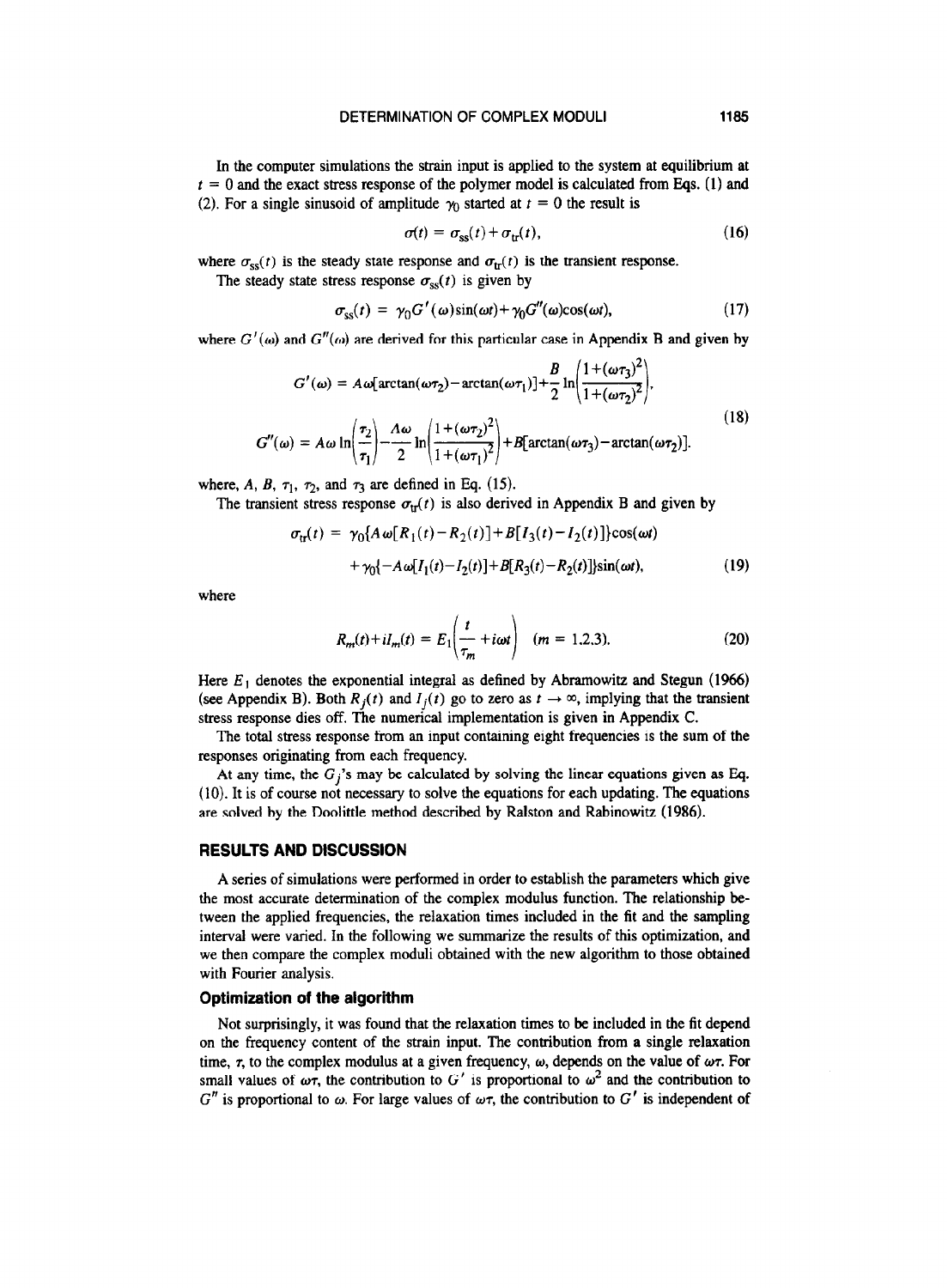$\omega$  and the contribution to G'' is proportional to  $\omega^{-1}$ . The contributions from very small or from very large relaxation times are consequently unresolvable because they cannot be distinguished by their frequency dependence.

Only relaxation times in an interval around  $\omega \tau \approx 1$  for each frequency are included in the fit due to the above-mentioned problems with unresolvable relaxation times. Since the eight frequencies used in a simulation only cover about two decades, it means that the coefficients  $G_i$  obtained from Eq. (10) will not reflect the true relaxation time spectrum when relaxation times outside the included range contribute considerably to the properties of the material. The  $G_i$ 's simply represent the best fit to the stress and strain data and this means that negative  $G_j$ 's may occur. However, the complex modulus calculated from these coefficients using Eq. (14) is nevertheless correct.

The properties of the mathematical polymer model chosen for this study contain very large contributions from short relaxation times which cannot always be included and in this respect the simulations constitute a "worst case."

The optimal spacing of the relaxation times turned out to be about three relaxation times per decade. Baumgaertel and Winter (1992) have demonstrated that 1.5 relaxation times per decade are sufficient to discretize a continuous spectrum satisfactorily. If variable relaxation times are used even fewer relaxation times are needed to characterize a material [Baumgaertel and Winter (1989); Carrot et al. (1992)]. However, in the new algorithm the determined coefficients only represent the best fit and cannot be regarded as a discrete relaxation time spectrum. It is therefore not surprising that more coefficients are needed as fitting variables in regions where the unresolvable relaxation times give large contributions.

As already mentioned, the algorithm cannot handle large values of  $\Delta t/\tau$ . The optimal value of the smallest relaxation time,  $\tau_{\text{min}}$ , turns out to be the sampling interval,  $\Delta t$ . The optimal  $\tau_{\text{max}}$  is around 10/ $\omega_{\text{min}}$  ( $\omega_{\text{min}}$  given in rad/s).

The relationship between the values of the applied frequencies and the sampling interval has also been varied. It turns out that it is necessary to sample about 60 data points per period of  $\omega_{\text{max}}$ . This means that approximately 8000 (  $\approx 60 \times 128$ ) data points will be sampled during a period of  $\omega_{\text{min}} = \omega_{\text{max}}/128$ .

The reader must bear in mind that the established optimal relationships between frequencies, relaxation times, and the sampling interval may not hold if the number of frequencies or the frequency interval of the applied strain are changed. A new set of optimal parameters will then have to be found.

The algorithm is flexible with respect to the duration of the experiment. At any time, Eq. (10) can be solved for the best estimate of the coefficients  $G_i$  and thereby the complex modulus. However, the lowest frequency for which the calculated complex modulus is valid is determined by the duration of the experiment since the data must obviously contain information about the desired time scale. If the complex modulus is calculated after an experiment time, T, less than a full period of  $\omega_{\text{min}}$ , the calculated modulus cannot be expected to be valid down to  $\omega_{\text{min}}$  but only down to about  $\omega = (2\pi)$ / T. On the other hand, continuation of the experiment for more than a full period of  $\omega_{\min}$ does not improve the results because steady state will be obtained so that the data do not contain new information. In this paper, however, we only present results from simulations covering one full period of the lowest frequency.

For convenience, relaxation times which are powers of two, i.e., 3.3 relaxation times per decade, are used in the rest of this paper. The frequencies are also chosen so that the number of data points per period is a power of two, i.e.,  $\omega_{\text{max}} = (2\pi)/(64\Delta t)$  rad/s and  $\omega_{\text{min}} = (2\pi)/(128 \times 64\Delta t)$  rad/s. Consequently, the number of data points in one period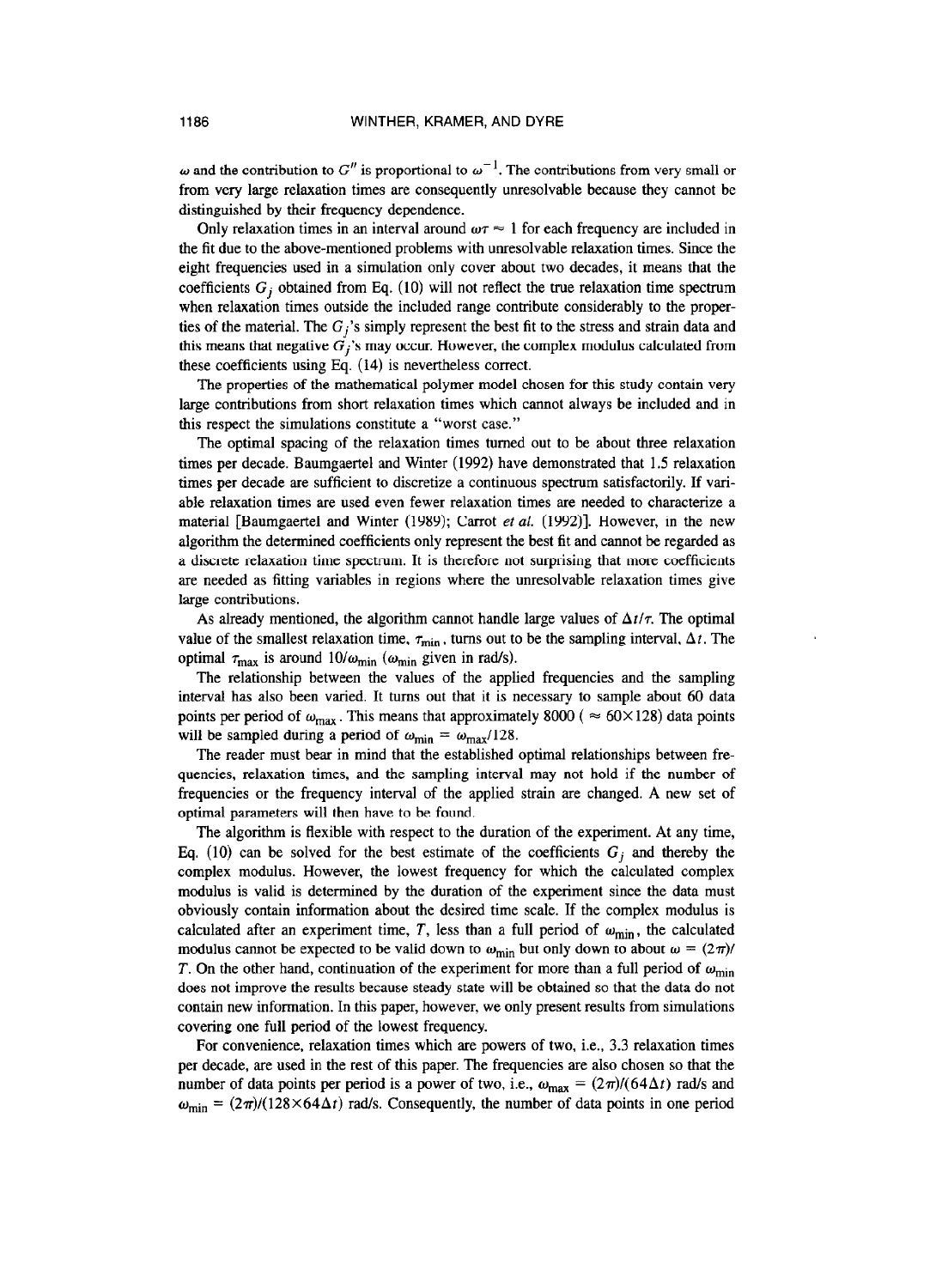of the lowest frequency is 8192. The fitting parameters are the 15  $G_i$ 's of Eq. (10), corresponding to the relaxation times  $\tau_i = 2^t \Delta t$ ,  $i = 0,1,...,14$ .

For each data point, the values of the quantities  $f(j,k)$ ,  $A_{ij}(k)$ , and  $b_j(k)$  [Eqs. (11) and (12)] are updated. On a 50 MHz 486 DX2 PC each update took about 10 ms, allowing a maximum sampling frequency of about 100 Hz in an experimental situation. This corresponds to a maximum excitation frequency of about 1.6 Hz ( $= 10$  rad/s) because the sampling frequency must be about 60 times higher than the highest excitation frequency. It shows that modem computers are fast enough to implement the algorithm recursively.

#### Determination of complex moduli

Using the optimized parameters developed in the previous section, the complex moduli of the mathematical polymer model are calculated with the new algorithm and compared to the results obtained with traditional Fourier decomposition. Only data covering the first period of the lowest applied frequency are analyzed which means that the results from the Fourier analysis may be invalid due to the transient stress component.

In order to test both the fundamental properties of the algorithm and its usefulness in a realistic experimental situation, the simulations have been carried out without noise as well as with white noise added to the stress. The strain amplitudes for the eight applied frequencies have been adjusted to give equal stress amplitudes before each simulation. In this way all frequencies are affected equally by the noise present in some of the simulations.

In Fig. 2 the relative errors of  $G'$  and  $G''$  obtained from noise-free data covering the first period of the lowest applied frequency are shown for both Fourier analysis and the new algorithm. The letters denoting the subfigures refer to the sections indicated in Fig.  $\mathbf{1}$ .

In sections  $b-g$ , the new analysis algorithm determines the complex modulus accurately in the applied frequency range. In several of these regions, the errors are very small even for about a third of a decade on either side of the frequency range applied. The moduli obtained by Fourier decomposition are too low in sections c-g because the analyzed data include a significant transient response and Fourier analysis is not valid. These simulations show that the complex modulus can be determined from initial data which include a transient response, simply by substituting Fourier analysis with the new analysis algorithm.

In the liquid and glassy zones (Fig. 2a and h), the relaxation times of the mathematical polymer model are either much smaller or much larger than the time scale probed by the applied frequencies. The transient response is therefore very small and Fourier decomposition gives good results. The storage and loss moduli differ by several orders of magnitude in these regions and the new analysis algorithm is only capable of determining the larger part well. In the liquid zone the storage modulus fluctuates wildly between errors of several thousand percent so it is easy to detect that the result is incorrect. In the glassy zone the loss modulus fluctuates somewhat in the range of applied frequencies. However, the inability to determine the smaller part in these zones is not a serious problem since materials are well characterized by just a single number, either the viscosity or the glass modulus.

Figure 3 again shows the results from the first period but now Gaussian white noise has been added to the stress. The dispersion of the noise is 2% of the maximum stress value. In sections  $c-g$ , the largest error of the moduli found by the new analysis algorithm is about 5% and occurs for the lowest applied frequency. The errors for the higher frequencies are smaller except for section g, where the loss modulus becomes small at the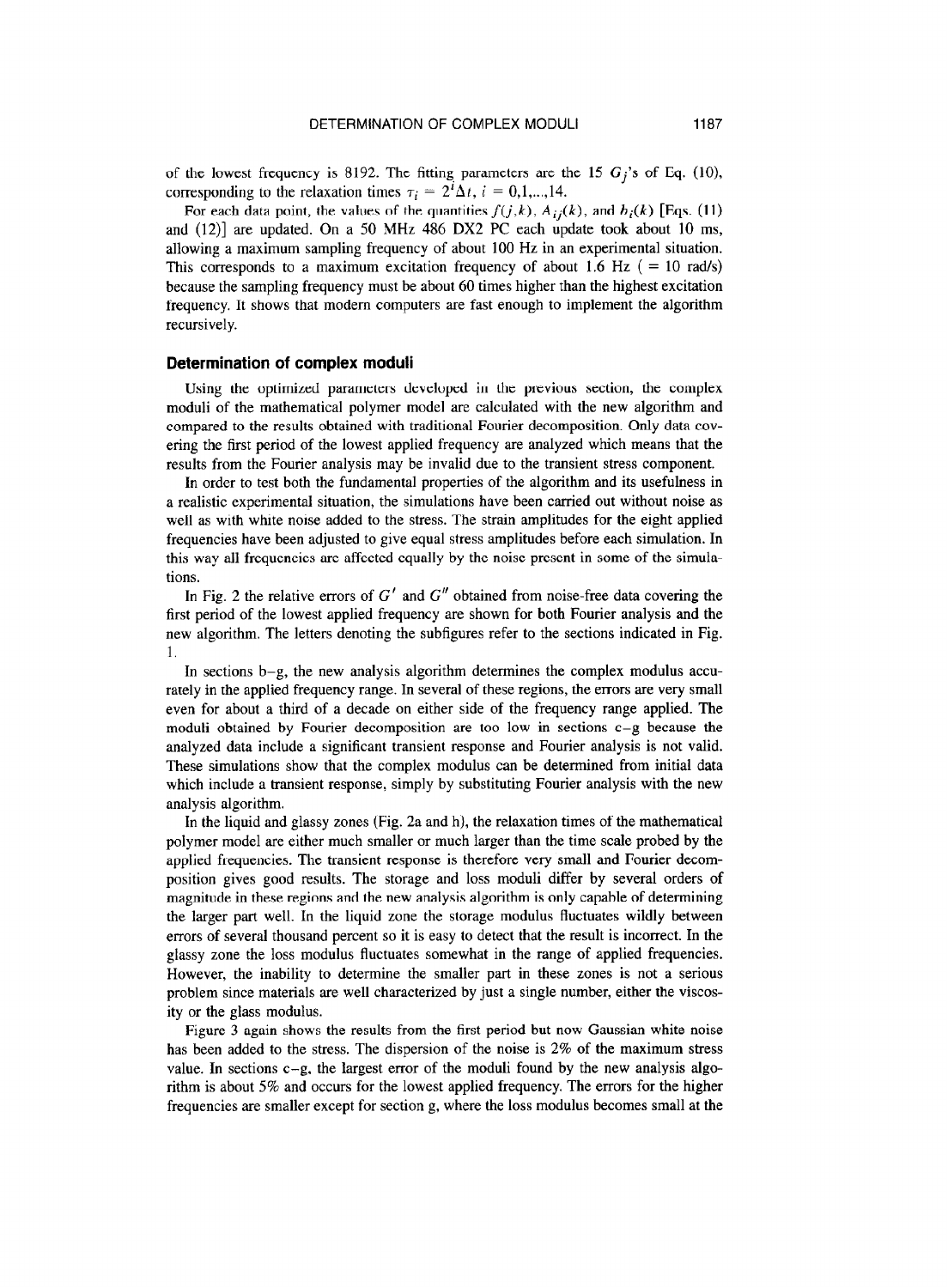

FIG. 2. Results obtained from noise-free data from the first period of the lowest frequency. Errors of  $G'$  and  $G''$ (in percent) from Fourier decomposition  $(+, \times)$  and the new analysis algorithm  $(-, \dots)$  are taken relative to the true moduli shown in Fig. 1. The figure shows that the new analysis algorithm gives accurate moduli where Fourier analysis fails due to the transient response.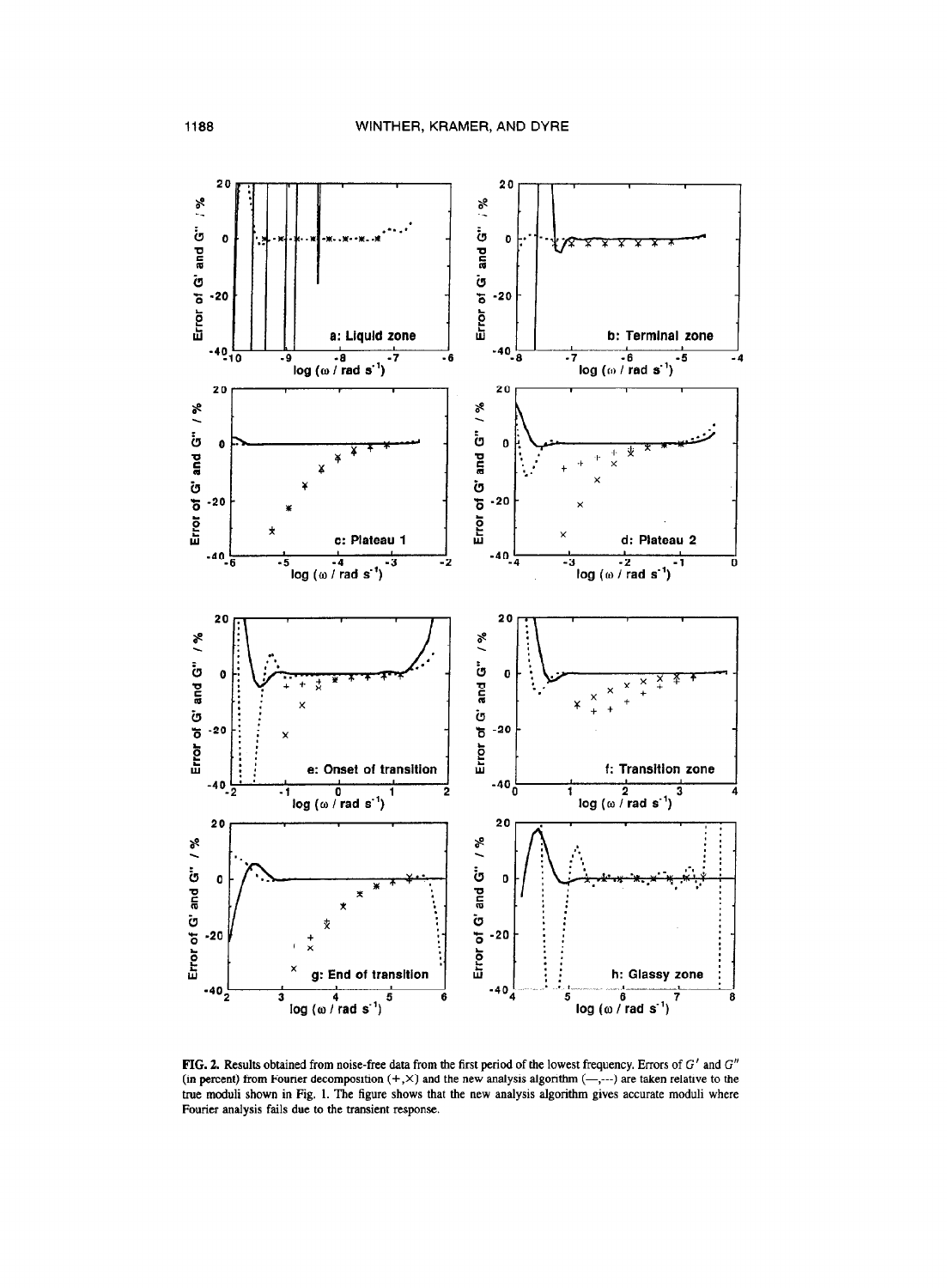

FIG. 3. Noisy data from the first period of the lowest applied frequency are analyzed by both Fourier decomposition and the new analysis algorithm. Gaussian white noise with a dispersion of 2% of the maximum stress value has been added to the stress. The errors of  $G'$  and  $G''$  obtained by Fourier decomposition  $(+, \times)$  and the new analysis algorithm (-,--) are taken relative to the true moduli shown in Fig. 1. By comparison to Fig. 2 it can be seen that both Fourier analysis and the new analysis algorithm give poorer results when noise is present.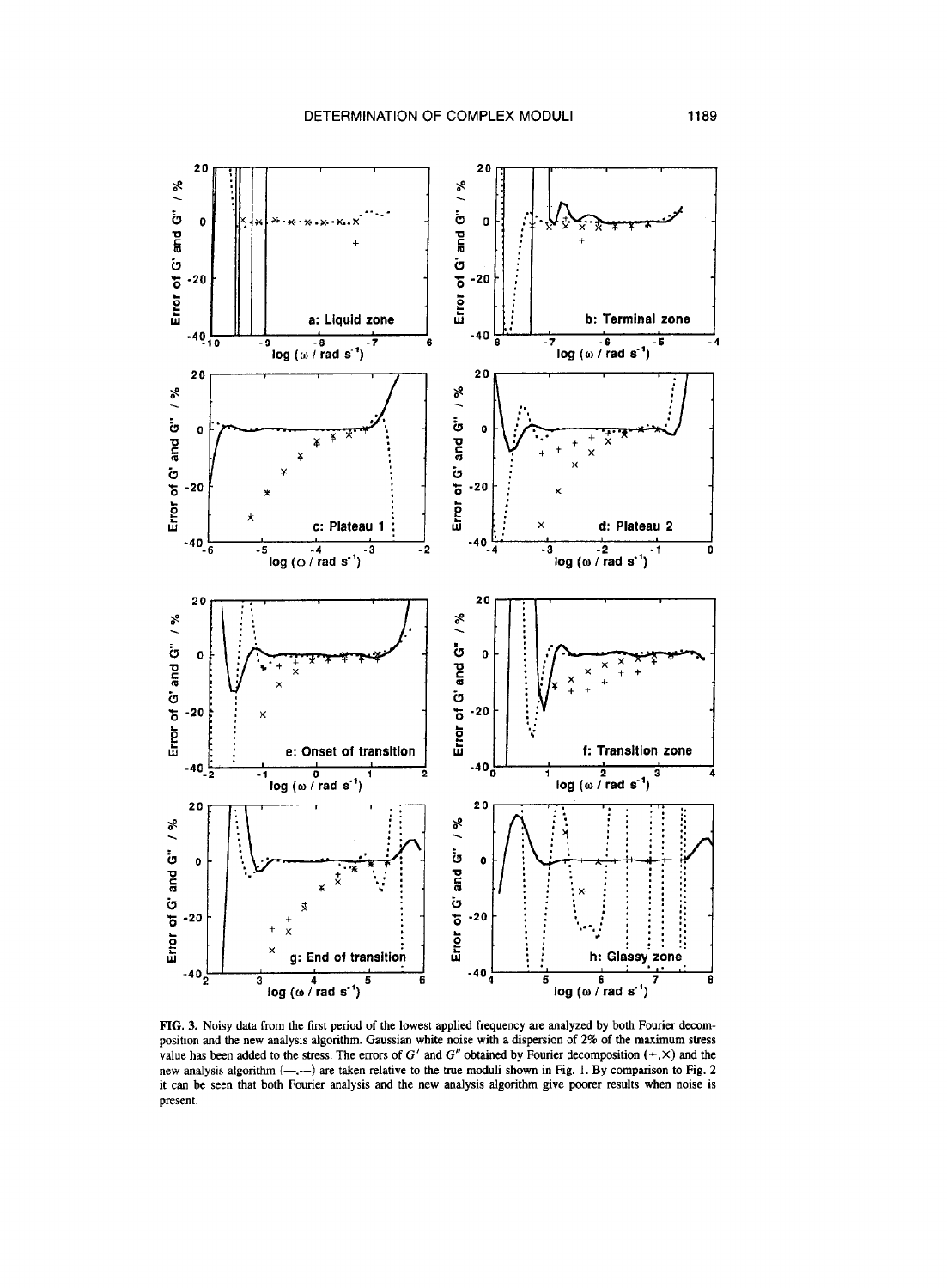highest frequencies (see Fig. 1). The new analysis algorithm generally determines the moduli within a few percent for frequencies which are about a decade lower than the frequencies where Fourier analysis gives the correct moduli. However, the moduli cannot be determined at frequencies which are lower than the applied frequencies when noise is present. The results from Fourier decomposition are erroneous both because of the transients, as in Fig. 2, and the noise.

In contrast to the noise-free simulations in Fig. 2, Fourier analysis cannot determine the smaller part of the complex modulus in the liquid and glassy zones (Fig. 3a, b, and h). For both Fourier analysis and the new analysis algorithm, the errors are too large to be plotted on the scale used in Fig. 3. However, Fourier analysis will eventually succeed if data from a sufficient number of periods are averaged.

## **CONCLUSION**

A thorough survey of the optimal conditions and potential capabilities of a new algorithm for analyzing nonsteady state oscillatory data has been performed, using computer simulations.

The results demonstrate that the new analysis algorithm makes it possible to obtain the complex modulus from oscillatory data taken before steady state is obtained, i.e., during the first period. This means that the experiment time will be reduced by a factor of 2, since traditional Fourier analysis requires steady state data which are obtained in the second period.

The computer simulations show that the new analysis algorithm is successful even on oscillatory data with white noise added. The next step is application of the algorithm to true, but more limited, experimental data.

## ACKNOWLEDGMENTS

We wish to thank Jakob Stoustrup from the Danish Technical University for helpful discussions and Professor N. W. Tschoegl for constructive criticism of an early version of the manuscript. Financial support from the Danish Natural Science Research Council through Grants No. 11-9586 and 11-0425 is gratefully acknowledged.

# APPENDIX A: DERIVATION OF THE DISCRETE EXPRESSION FOR THE COMPLEX MODULUS

Application of a sinusoidal strain gives a sinusoidal stress in the steady state:

$$
\sigma(t) = \sigma_0^* e^{i\omega t}, \quad \gamma(t) = \gamma_0^* e^{i\omega t} \tag{A1}
$$

where  $\sigma_0^*$  and  $\gamma_0^*$  are the complex amplitudes. Substitution of this into Eq. (5) gives

$$
\sigma_0^* e^{i\omega k \Delta t} = \sum_{j=1}^n G_j f_{\omega}^*(j,k) \tag{A2}
$$

where  $f_{\omega}^*(j,k)$  is given by

$$
f_{\omega}^*(j,k) = \gamma_0^* e^{i\omega k \Delta t} \left( e^{-\Delta t/(2\tau_j)} - 2 \sinh \left( \frac{\Delta t}{2\tau_j} \right) \sum_{m=1}^{\infty} e^{-m(\Delta t/\tau_j + i\omega \Delta t)} \right)
$$
  

$$
= \gamma_0^* e^{i\omega k \Delta t} e^{-\Delta t/(2\tau_j)} \frac{1 - e^{-i\omega \Delta t}}{1 - e^{-\Delta t/\tau_j} e^{-i\omega \Delta t}}.
$$
 (A3)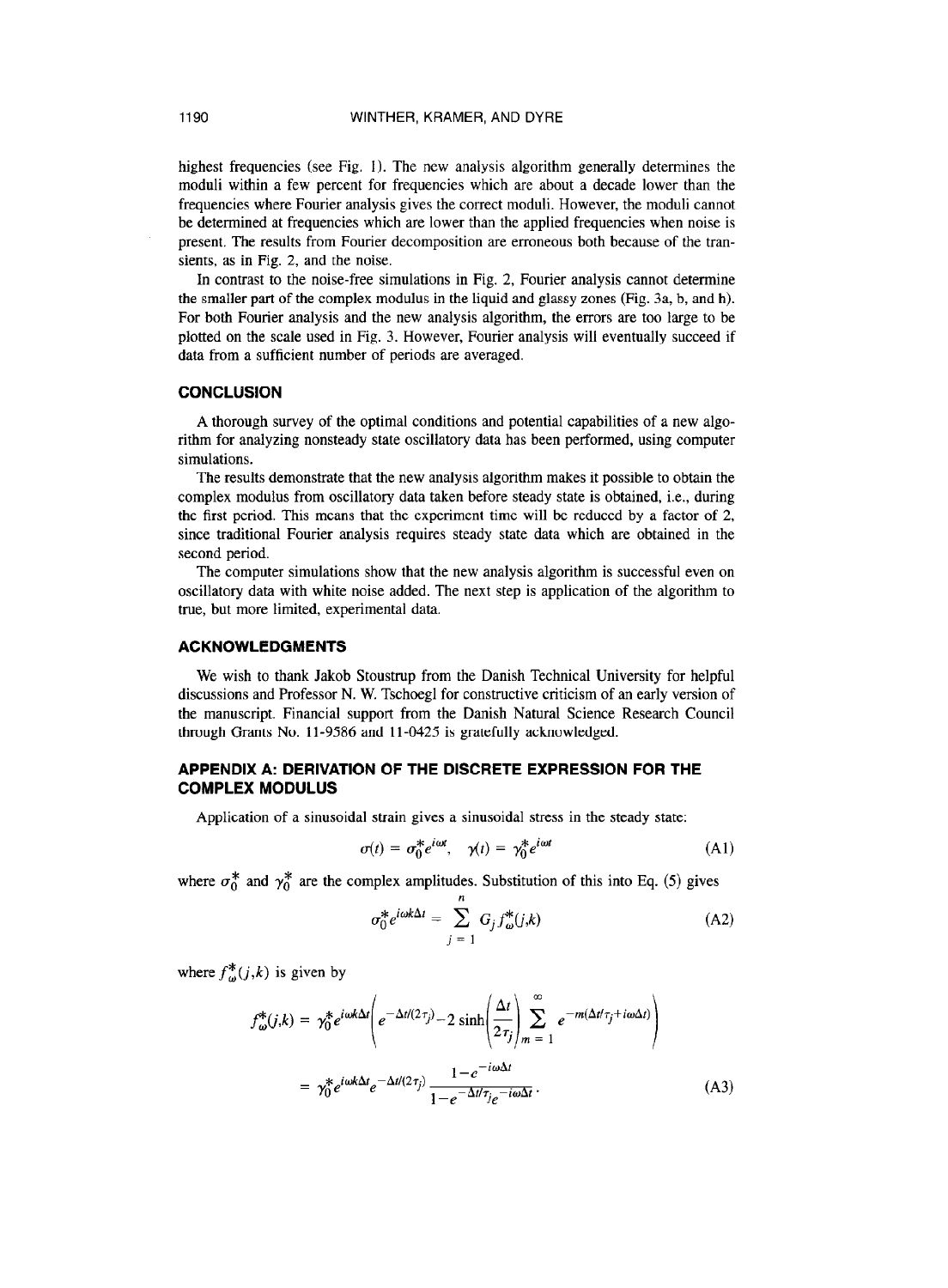The last equality is obtained by means of the geometric series:

$$
\sum_{m=1}^{\infty} e^{-(\Delta t/\tau + i\omega\Delta t)m} = \frac{1}{1 - e^{-(\Delta t/\tau + i\omega\Delta t)}} - 1.
$$
 (A4)

For  $G^*(\omega)$  one thus finds

$$
G^*(\omega) = \sum_{j=1}^n G_j e^{-\Delta t/(2\tau_j)} \frac{1 - e^{-i\omega\Delta t}}{1 - e^{-\Delta t/\tau_j} e^{-i\omega\Delta t}}.
$$
 (A5)

# APPENDIX B: EVALUATION OF STRESS RESPONSE FROM THE POLYMER **MODEL**

We consider the polymer model defined by Eq. (15). Substituting Eq. (15) into Eq. (2) one finds that the relaxation modulus is given by

$$
G(t') = A \int_{\tau_1}^{\tau_2} \frac{e^{-t'/\tau}}{\tau} d \ln \tau + B \int_{\tau_2}^{\tau_3} e^{-t'/\tau} d \ln \tau.
$$
 (B1)

Introducing the variable  $\alpha = 1/\tau$  we find with the obvious definition of the new integration limits

$$
G(t') = A \int_{\alpha_2}^{\alpha_1} e^{-\alpha t'} d\alpha + B \int_{\alpha_3}^{\alpha_2} e^{-\alpha t'} \frac{d\alpha}{\alpha} = \frac{A}{t'} (e^{-\alpha_2 t'} - e^{-\alpha_1 t'}) + B \int_{\alpha_3}^{\alpha_2} e^{-\alpha t'} \frac{d\alpha}{\alpha}.
$$
 (B2)

To calculate the stress response from a sinusoidal strain applied at  $t = 0$  we first note that the strain may be written

$$
\gamma(t) = \sin(\omega t) = \text{Im}(e^{i\omega t}).
$$
 (B3)

When substituted into Eq. (1) we find

$$
\sigma(t) = \text{Im}\bigg[e^{i\omega t}(i\omega)\int_0^t G(t')e^{-i\omega t'} dt'\bigg].
$$
 (B4)

The term of the integral proportional to A is evaluated by introducing a small  $\epsilon$  that eventually is to go to zero; this term may be expressed in terms of the exponential integral defined by Abramowitz and Stegun (1966):

$$
E_1(z) = \int_z^{\infty} e^{-u} \frac{du}{u}, \qquad (B5)
$$

as follows

$$
\int_{\epsilon}^{t} (e^{-\alpha_2 t'} - e^{-\alpha_1 t'}) e^{-i\omega t'} \frac{dt'}{t'} = \int_{(\alpha_2 + i\omega)\epsilon}^{(\alpha_2 + i\omega)t} e^{-u} \frac{du}{u} - \int_{(\alpha_1 + i\omega)\epsilon}^{(\alpha_1 + i\omega)t} e^{-u} \frac{du}{u}
$$

$$
= E_1[(\alpha_2 + i\omega)\epsilon] - E_1[(\alpha_2 + i\omega)t]
$$

$$
-E_1[(\alpha_1 + i\omega)\epsilon] + E_1[(\alpha_1 + i\omega)t]. \tag{B6}
$$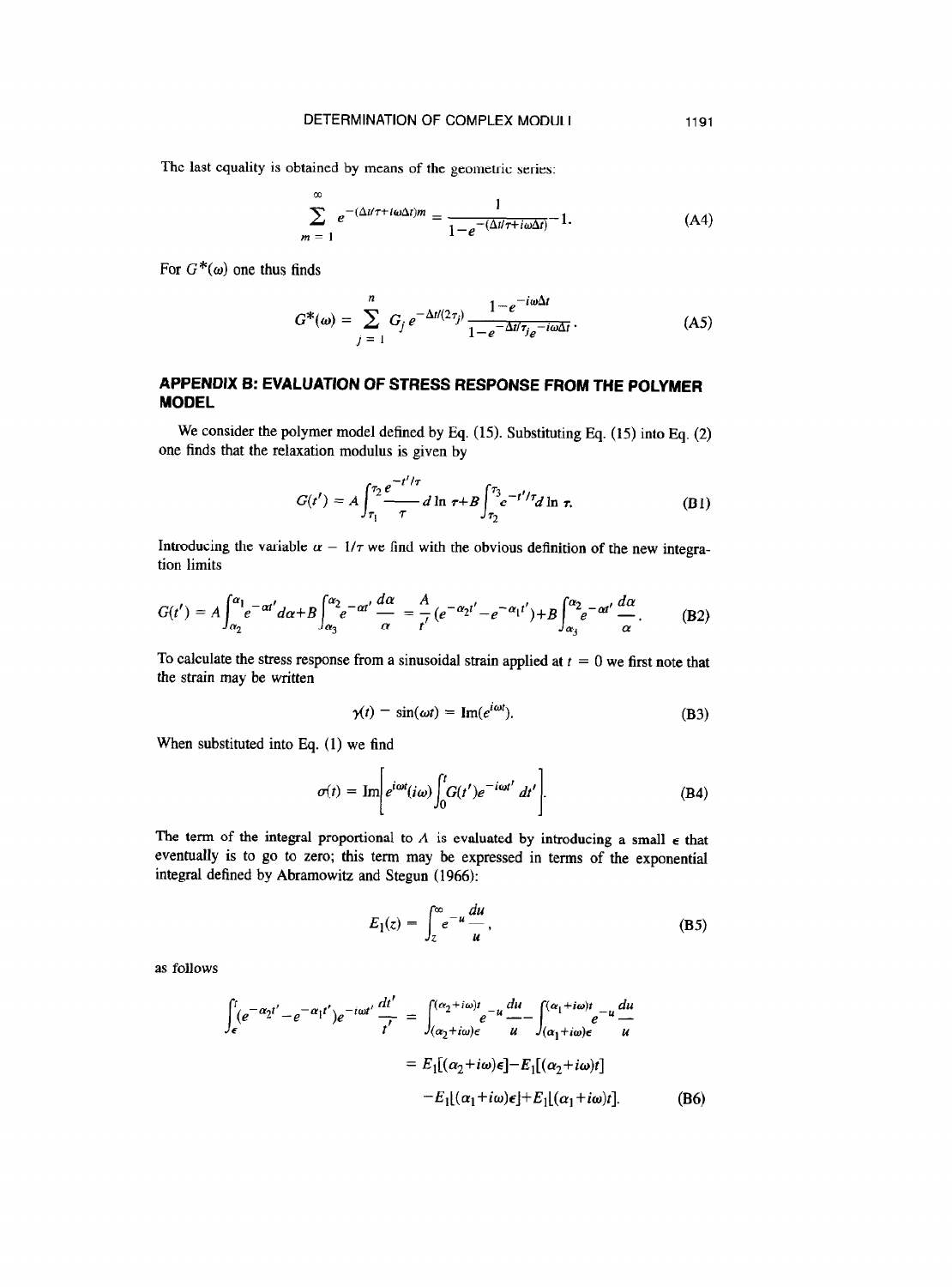We now let  $\epsilon$  go to zero by utilizing the asymptotic behavior  $E_1(z) = -0.577 - \ln(z)$  as  $z \rightarrow 0$  and thus the term proportional to A reduces to

$$
\ln\left(\frac{\alpha_1 + i\omega}{\alpha_2 + i\omega}\right) + E_1[(\alpha_1 + i\omega)t] - E_1[(\alpha_2 + i\omega)t].
$$
 (B7)

The term proportional to  $B$  is the following

$$
\int_{\alpha_3}^{\alpha_2} \int_0^t e^{-(\alpha + i\omega)t'} dt' \frac{d\alpha}{\alpha} = \int_{\alpha_3}^{\alpha_2} (1 - e^{-(\alpha + i\omega)t}) \frac{1}{\alpha(\alpha + i\omega)} d\alpha.
$$
 (B8)

The integral is evaluated by making use of the identity

$$
\frac{1}{\alpha(\alpha + i\omega)} = \frac{1}{i\omega} \left( \frac{1}{\alpha} - \frac{1}{\alpha + i\omega} \right).
$$
 (B9)

Thus we find

$$
\int_{\alpha_3}^{\alpha_2} \frac{1}{\alpha(\alpha + i\omega)} d\alpha = \frac{1}{i\omega} \left[ \ln \left( \frac{\alpha_2}{\alpha_3} \right) - \ln \left( \frac{\alpha_2 + i\omega}{\alpha_3 + i\omega} \right) \right] = \frac{1}{i\omega} \ln \left( \frac{1 + i\omega/\alpha_3}{1 + i\omega/\alpha_2} \right) \tag{B10}
$$

and

$$
-\frac{1}{i\omega} \int_{\alpha_3}^{\alpha_2} e^{-(\alpha + i\omega)t} \left( \frac{1}{\alpha} - \frac{1}{\alpha + i\omega} \right) d\alpha = -\frac{1}{i\omega} \left\{ [E_1(\alpha_3 t) - E_1(\alpha_2 t)] e^{-i\omega t} - E_1[(\alpha_3 + i\omega)t] + E_1[(\alpha_2 + i\omega)t] \right\}.
$$
 (B11)

To summarize the calculation, the stress for a sinusoidal strain applied at  $t = 0$  is given by

$$
\sigma(t) = \text{Im}[C(t)e^{i\omega t}], \qquad (B12)
$$

where

$$
C(t) = Ai\omega \left[ ln\left(\frac{\alpha_1 + i\omega}{\alpha_2 + i\omega}\right) + E_1[(\alpha_1 + i\omega)t] - E_1[(\alpha_2 + i\omega)t] \right]
$$
  
+ 
$$
B \left[ ln\left(\frac{1 + i\omega/\alpha_3}{1 + i\omega/\alpha_2}\right) - [E_1(\alpha_3 t) - E_1(\alpha_2 t)]e^{-i\omega t} \right] + B\{E_1[(\alpha_3 + i\omega)t] - E_1[(\alpha_2 + i\omega)t] \}.
$$
  
(B13)

It is now straightforward to derive Eqs.  $(16)-(19)$ .

## APPENDIX C: NUMERICAL IMPLEMENTATION

The exponential integral  $E_1$  in Eqs. (19)-(20) is approximated by the following expressions<sup>1</sup> given by Abramowitz and Stegun (1966):

$$
0 \leq x \leq 1:
$$

 ${}^{1}\{a_0...a_5\} = \{-0.57721566, 0.99999193, -0.24991055, 0.05519968, -0.00976004, 0.00107857\},$  ${\{b_0,..b_3\}} = {\{0.2677737343,\qquad 8.6347608925,\qquad 18.0590169730,\qquad 8.5733287401\}} \qquad \text{and} \qquad {\{c_0,..c_3\}}$  $=$  {3.9584969228, 21.0996530827, 25.6329561486, 9.5733223454}.